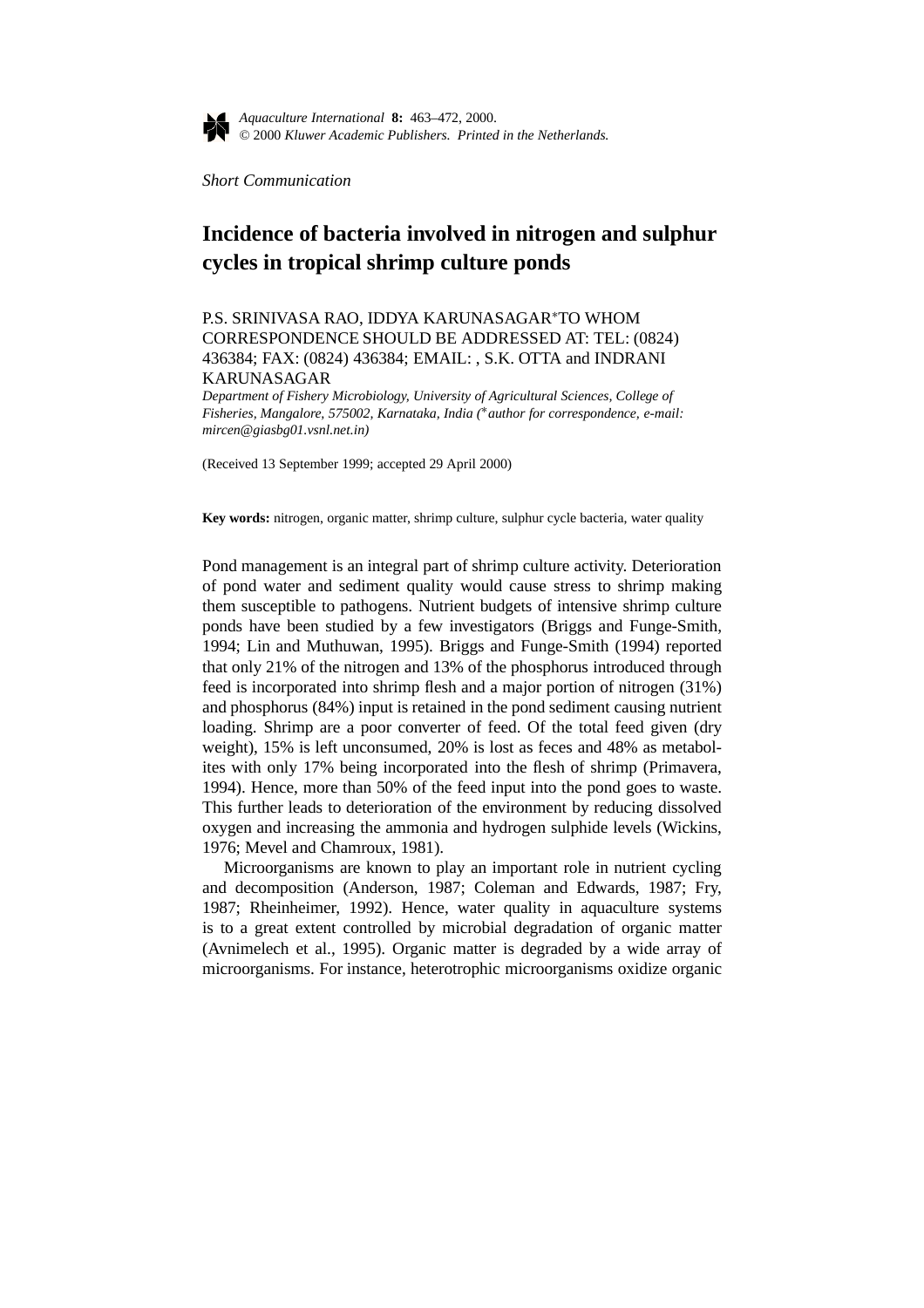matter consuming oxygen and releasing carbon dioxide in the process, whilst autotrophic nitrifying and sulphur bacteria consume oxygen and carbon dioxide during the process of oxidizing ammonia, nitrite and sulphide. In shrimp culture systems, ammonia and sulphide are the forms of nitrogen and sulphur that are toxic to shrimp. Hence, nitrogen and sulphur cycle bacteria are most important in recycling lethal forms of nitrogen and sulphur.

Studies have been carried out on heterotrophic bacterial populations in shrimp culture ponds (Moriarty, 1986; Ruangpan et al., 1995; Anand et al., 1996); however, these studies did not include the bacterial flora involved in nutrient recycling. In this communication, we present data on the bacterial population involved in nitrogen and sulphur cycles in tropical shrimp culture ponds and their correlation with water quality parameters.

Quantification of bacterial populations involved in nitrogen and sulphur cycles were carried out for one culture cycle period from two shrimp ponds situated near Tallur estuary on the south west coast of India. Prior to stocking, the ponds were dried thoroughly, limed and fertilized with cow dung at 500 kg ha<sup>-1</sup>. Shrimp ponds of 0.7 ha area were stocked with 22 postlarvae m<sup>-2</sup> 15 days after filling with water. High quality pelleted feed was given at recommended rates (2–8% based on the body weight) five times a day regularly until the end of culture. Each pond was provided with four aerators, one placed in each of the four corners. Except during feeding times, aerators were on during the rest of the period. Water exchange was at the rate of 70% per day. Plankton blooms in the ponds were maintained by the addition of inorganic fertilizers (urea, superphosphate) and liming intermittently. Chemicals such as iodophor, formalin, chlorine and tea seed cake were also used by the farm technicians to control the bacterial and other ectocommensal ciliates whenever necessary.

Fortnightly sampling of water and sediment was done aseptically at the inlet (inside) of the pond, which was also used as the outlet during neap tide. For bacteriological analysis, water samples were collected from a depth of 0.6 m below the surface and sediment samples from the bottom of the pond in pre-sterilized bottles (250 ml) and plastic bags respectively. Samples for water quality analysis were collected in 500 ml capacity polyethylene bottles. They were stored in an icebox and brought to the laboratory within 2 h of sampling. Physical and chemical parameters of water were analyzed following standard procedures. Water temperature, pH and salinity were recorded in the field using thermometer, pH meter and salinometer respectively. Dissolved oxygen was analysed following azide modification of Winkler's method (American Public Health Association, 1998). Total ammonia-N (phenate method), nitrite-N (Budschneider and Robinson method) and nitrate-N (Armstrong and Richard method using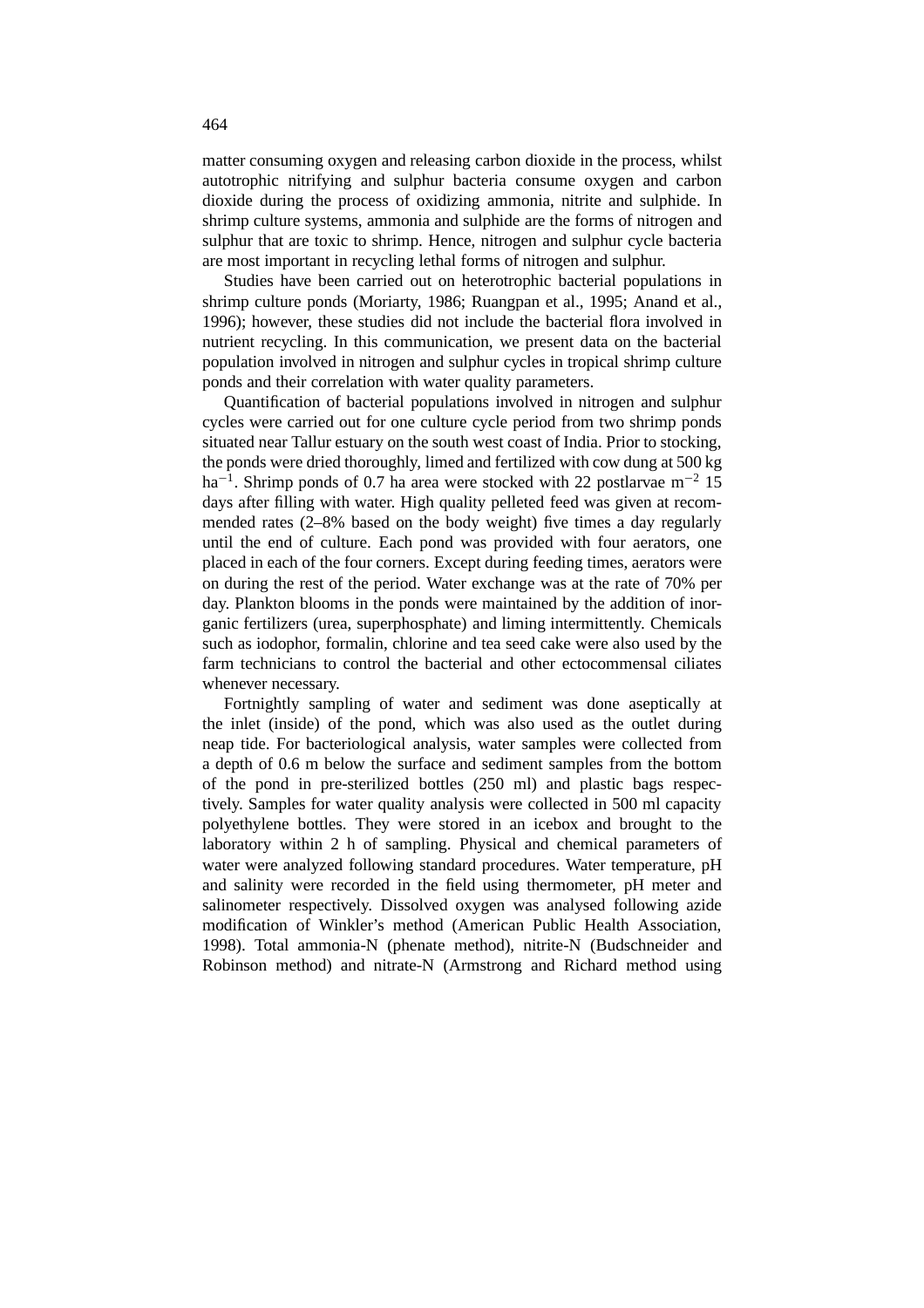*Table 1.* Water quality parameters of the shrimp culture ponds

| Water quality parameters        | Mean (SE)    | Range            |
|---------------------------------|--------------|------------------|
| Water temperature $(^{\circ}C)$ | 30.42 (0.35) | $27.0 - 32.5$    |
| pH                              | 7.38(0.07)   | 6.88–7.80        |
| Dissolved oxygen (mg/l)         | 7.37(0.13)   | $6.5 - 8.2$      |
| Salinity (‰)                    | 26.9(0.5)    | $22.9 - 30.2$    |
| Total ammonia-N (mg/l)          | 0.694(0.080) | $0.283 - 1.714$  |
| Nitrite-N $(mg/l)$              | 0.006(0.002) | $0.001 - 0.0031$ |
| Nitrate-N (mg/l)                | 0.036(0.021) | $0.002 - 0.213$  |
| Phosphate-P $(mg/l)$            | 0.151(0.050) | $0.038 - 0.921$  |
| Silicate-Si (mg/l)              | 0.019(0.009) | $0.005 - 0.033$  |

cadmium column) were analysed as described by Strickland and Parsons (1972). Analysis of phosphate-P (ascorbic acid method) was as described by American Public Health Association (1998). Qualitative estimation of sulphide in water and sediment was done using lead acetate strips.

For bacteriological analysis of water and sediment samples, serial ten fold dilutions were made using 0.85% sterile physiological saline. Sediment samples after dilution were placed in an ultrasonic bath (Bransonic, Mexico) for 5 min to separate the bacterial cells from the sediment. Total plate count (TPC) was determined by plating water and sediment samples on tryptone soy agar (HiMedia, Bombay) having 1% sodium chloride. The inoculated plates were incubated at 30(2)°C for 48 h, enumeration done and counts represented as colony forming units (cfu).

Most probable number (MPN) technique (five-tube) was followed to enumerate the bacteria involved in nitrogen and sulphur cycles (American Public Health Association, 1992). Ammonia oxidizing and nitrite oxidizing bacteria were enumerated using Winogradsky's modified medium for ammonia oxidizers and nitrite oxidizers (Rodina, 1972). Sulphur oxidizing and sulphate reducing bacteria were also enumerated using sulphur oxidizing bacterial medium (Schneider and Rheinheimer, 1988) and sulphate reducing bacterial medium (tryptone 1%, sodium sulphite 0.1% and ferric ammonium citrate 0.001%) respectively. Water and sediment samples were suitably diluted before inoculating into respective culture media. All tubes of SRB medium were overlaid with sterile liquid paraffin after inoculation of sample. Nitrogen and sulphur cycle bacteria were estimated by incubating the inoculated tubes in the dark at 30 (2)  $°C$  for 6–15 days. Presence of SRB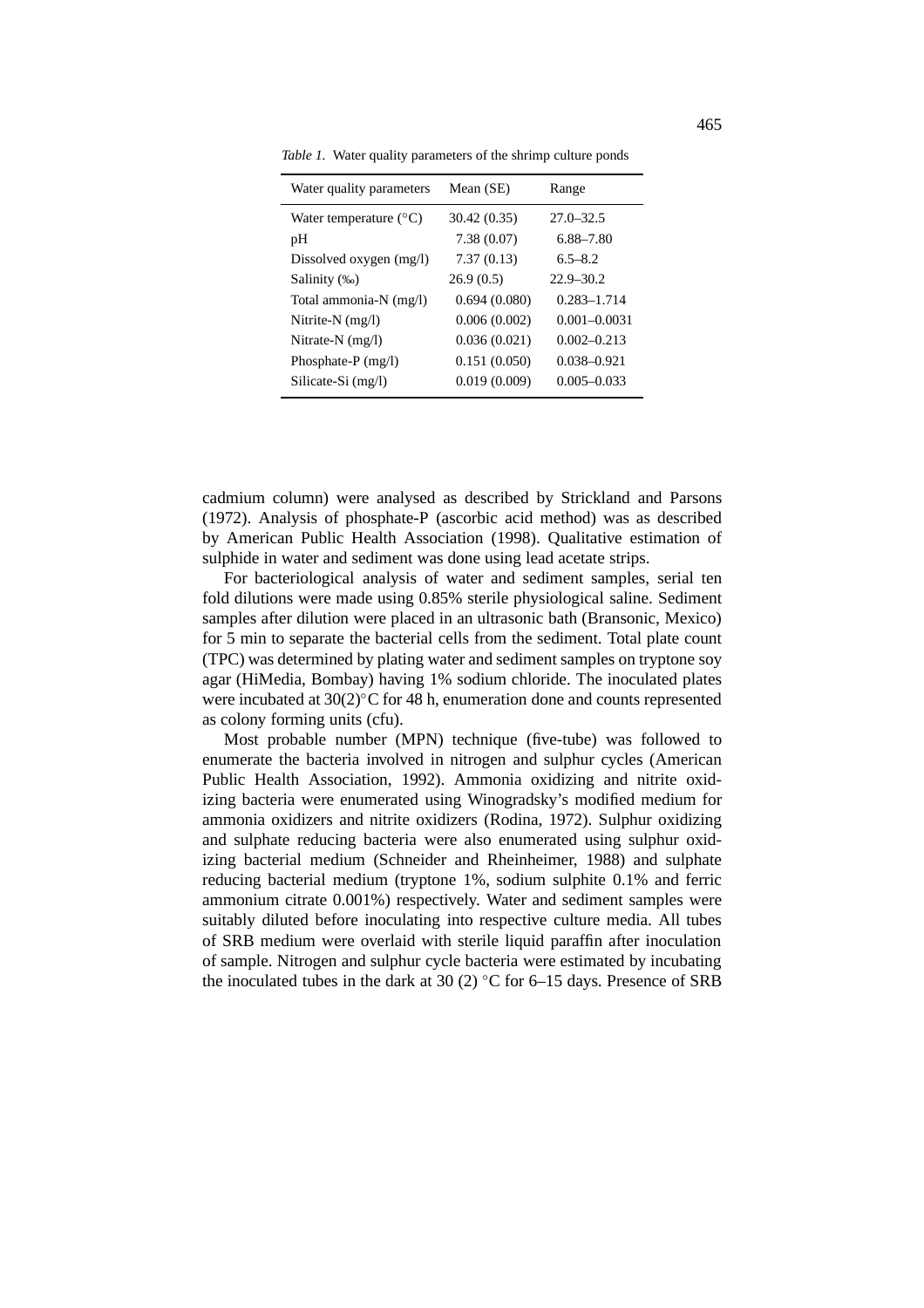was indicated by development of black colour due to formation of ferrous sulphide. Statistical analysis was carried out using "Statistica" package.

Water quality parameters in both the ponds showed similar trends (Table 1). Statistically, there were no significant differences (P *>* 0.05) between the ponds. Water temperature, ranged from 27–32 ◦C. Dissolved oxygen levels were high ( $>6$  mg l<sup>-1</sup>) throughout the culture period. Fluctuation in pH values was minimal (6.88–7.80). Similarly, salinity values ranged from 22.0–30.2 ‰ (Table 1). Nutrient levels such as ammonia-N and phosphate-P of both the ponds varied greatly whereas nitrite-N and nitrate-N levels were low. In general, ammonia-N levels in both the ponds increased towards the later period of culture  $(0.283-1.714 \text{ mg } 1^{-1})$ . The ammonia-N levels were very high on day 63 and 77 of culture (Figure 1a). The safe levels of ammonia-N for shrimp culture has been reported to be  $\lt 1$  mg l<sup>-1</sup> (MPEDA, 1992) and the values recorded here were high. Briggs and Funge-Smith (1994) and Tookwinas et al. (1994) reported levels ranging from 0.19 to 0.66 mg l−<sup>1</sup> in intensive shrimp culture farms of Thailand. High concentrations of ammonia recorded towards the end of the culture could be due to the increased feed input as the shrimp culture progressed. It is also possible that the ammonia build up was due to the non-oxidization of ammonia by resident ammonia oxidizing bacteria.

Nitrate-N levels were low during the entire culture period in the ponds, ranging from 0.002 to 0.213 mg l<sup>−1</sup> with a mean of 0.036 mg l<sup>−1</sup> (Table 1). Nitrite-N levels were below the safe level i.e. *<*0.25 mg l−<sup>1</sup> (MPEDA, 1992) throughout the culture period in both the ponds. Both nitrite and nitrate values were low compared to the levels reported by Briggs and Funge-Smith (1994) from the Thai shrimp ponds which had a mean value of 0.04 to 0.10 for nitrite-N and 0.08 to 0.16 mg  $l^{-1}$  for nitrate-N. The phosphate-P levels increased during the last few days of culture period, peak being 0.92 mg  $1<sup>-1</sup>$  on day 91 of culture (Figure 1b). Phosphate-P values for both the ponds were high compared to the values reported for Thailand ponds (Briggs and Funge-Smith, 1994) which could be due to higher amounts of fertilizer input. Hydrogen sulphide was present throughout the culture period except for the first sampling.

In general, the numbers of bacteria present in sediment were higher than in the water sample. The total aerobic count in water ranged from  $10^3-10^4$  cfu ml<sup>-1</sup> while it was  $10^3$ - $10^5$  cfu g<sup>-1</sup> in sediment (Table 2, Figure 2a). The high bacterial load in the sediment could be because of the high content of organic matter (Fletcher, 1979). Further, application of sanitizers such as chlorine, iodophor or any other chemicals into shrimp ponds would primarily act on the water column and thus reduce the bacterial load there. The results presented here are similar to those reported by Nayyarahamed et al. (1995)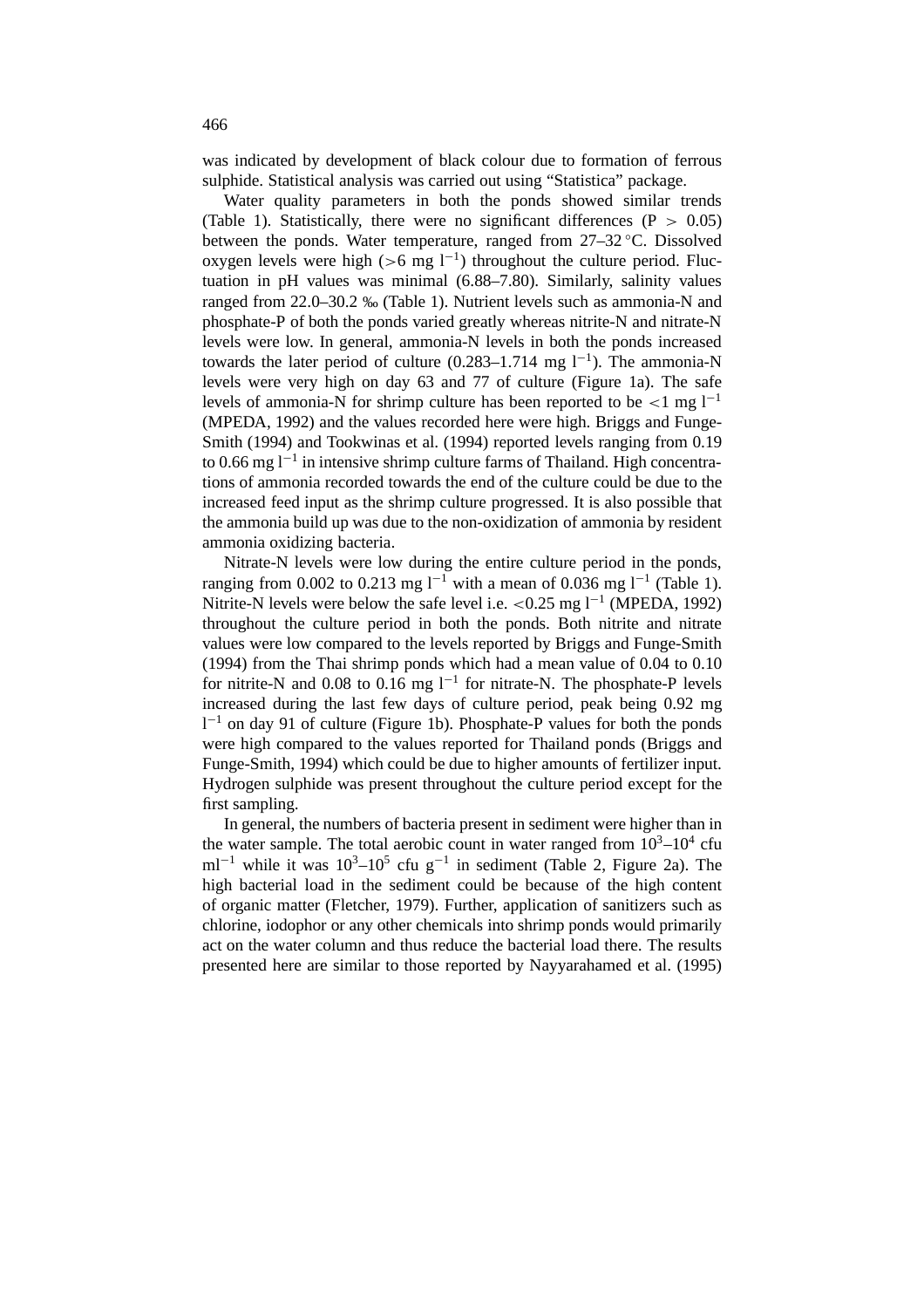

*Figure 1.* (a) Different concentrations of ammonia-N in two shrimp ponds during the culture period. (b) Change in Phosphate-P levels in both the shrimp ponds during the culture period.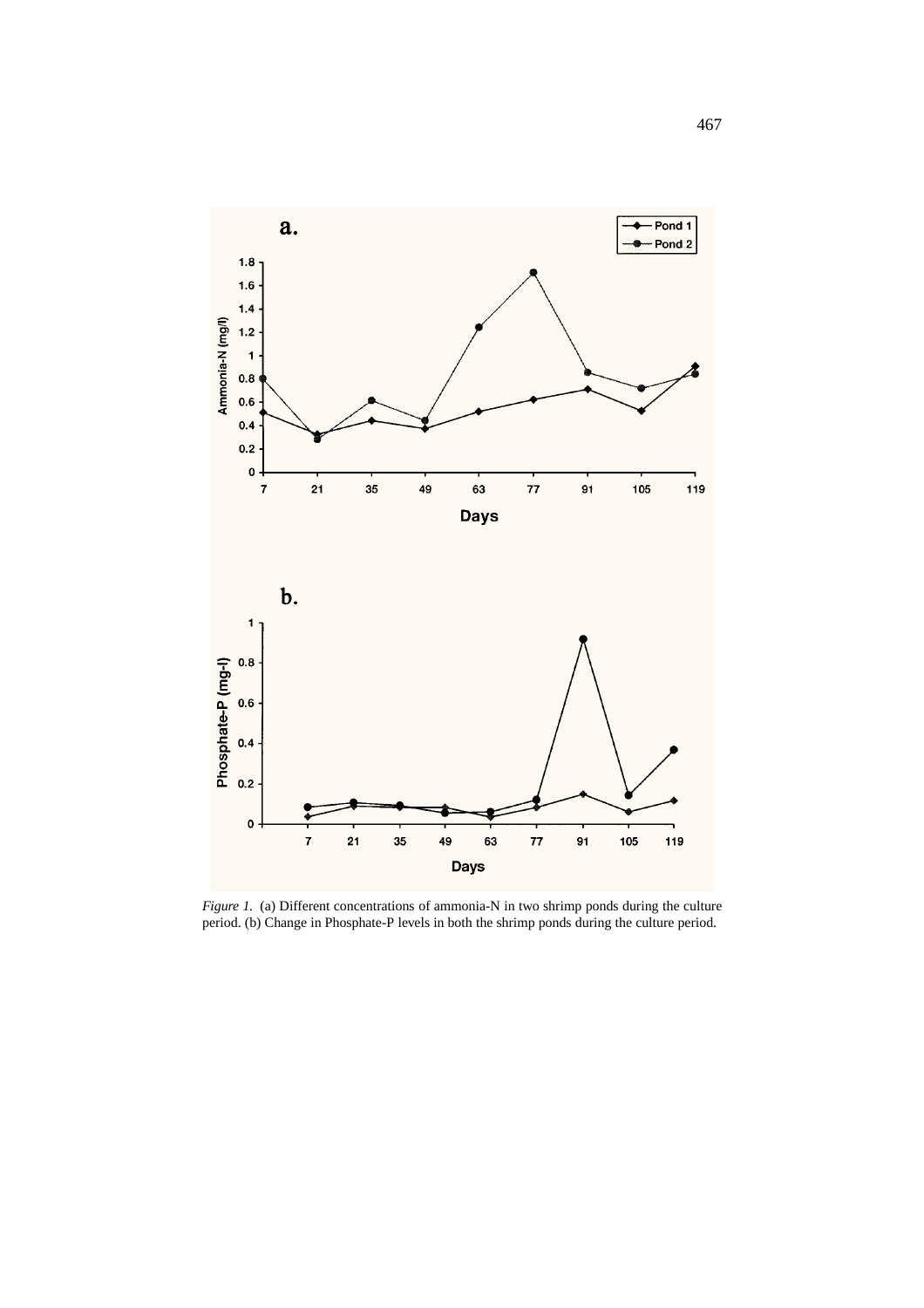| Bacteria                             | Mean (SE) (Range)                  |                                         |
|--------------------------------------|------------------------------------|-----------------------------------------|
|                                      | Water                              | Sediment                                |
| Total aerobic count (cfu/ml; cfu/g)  | 11,983 (3,573)<br>$(1,400-34,000)$ | 231, 267 (3, 573)<br>$(2600 - 610,000)$ |
| Ammonia oxidizing bacteria           | 65 (30)                            | 382 (247)                               |
| $(Nitrosomonas$ sp. $)(no/l;no/kg)$  | $(<2 - 230)$                       | $(<2-2,000)$                            |
| Nitrite oxidizing bacteria           | 84 (22)                            | 1,420 (462)                             |
| $(Nitrobacter$ sp.) $(no.l; no./kg)$ | $(18 - 200)$                       | $(400 - 4.700)$                         |
| Sulphur oxidizing bacteria           | 7,828 (3,470)                      | 80,922 (1,250)                          |
| (no.l; no./kg)                       | $(230 - > 24,000)$                 | $(2.300 - > 240.000)$                   |
| Sulphate reducing bacteria           | 11,644 (2,396)                     | 194,000 (24,680)                        |
| (no.l; no./kg)                       | $(540 - > 24,000)$                 | $(54,000 \rightarrow 240,000)$          |

*Table 2.* Different groups of bacteria in shrimp culture ponds

for shrimp farms practising extensive culture in India. Ruangpan et al. (1995) reported total bacterial counts ranging from  $10^3$ – $10^5$  cfu ml<sup>-1</sup> in water of shrimp culture ponds in Thailand. However, Anand et al. (1996) reported higher bacterial counts in water and sediment of shrimp culture ponds viz.  $10<sup>6</sup>$ –10<sup>7</sup> cfu ml<sup>−1</sup> and  $10<sup>6</sup>$ –10<sup>8</sup> cfu g<sup>-1</sup> respectively in India. In the present study, lowest levels were seen on day 21 of culture, which was probably due to the application of bactericidal chemicals during that period. However, peak values of TPC were recorded on day 77 of culture, which coincided with high ammonia-N values. Significant positive correlation was also found between total ammonia-N and total aerobic bacteria in the sediment (r = 0.84, p *<* 0.05) (Figure 2b). Ruangpan et al. (1995) also reported significant positive correlation between nitrite-N and total aerobic bacteria in intensive shrimp culture ponds of Thailand.

The number of ammonia oxidizers varied from *<*2 – 230 l−<sup>1</sup> of water and *<*2 – 2,000 kg−<sup>1</sup> of sediment and that of nitrite oxidizers ranged from 18– 200 l−<sup>1</sup> of water and 400–4,700 kg−<sup>1</sup> of sediment. Ammonia oxidizers could not be detected in the water on day 49 and 63 of sampling. Though a low level  $(0.018 \times 10^{1} \text{ l}^{-1})$  was detected on day 77, the levels were below detectable limits between day 91 and 119. In the sediment, ammonia oxidizers were detectable only on day 7 and 77 and were undetectable during the rest of the period. There is not much information on the incidence of ammonia oxidisers in shrimp ponds.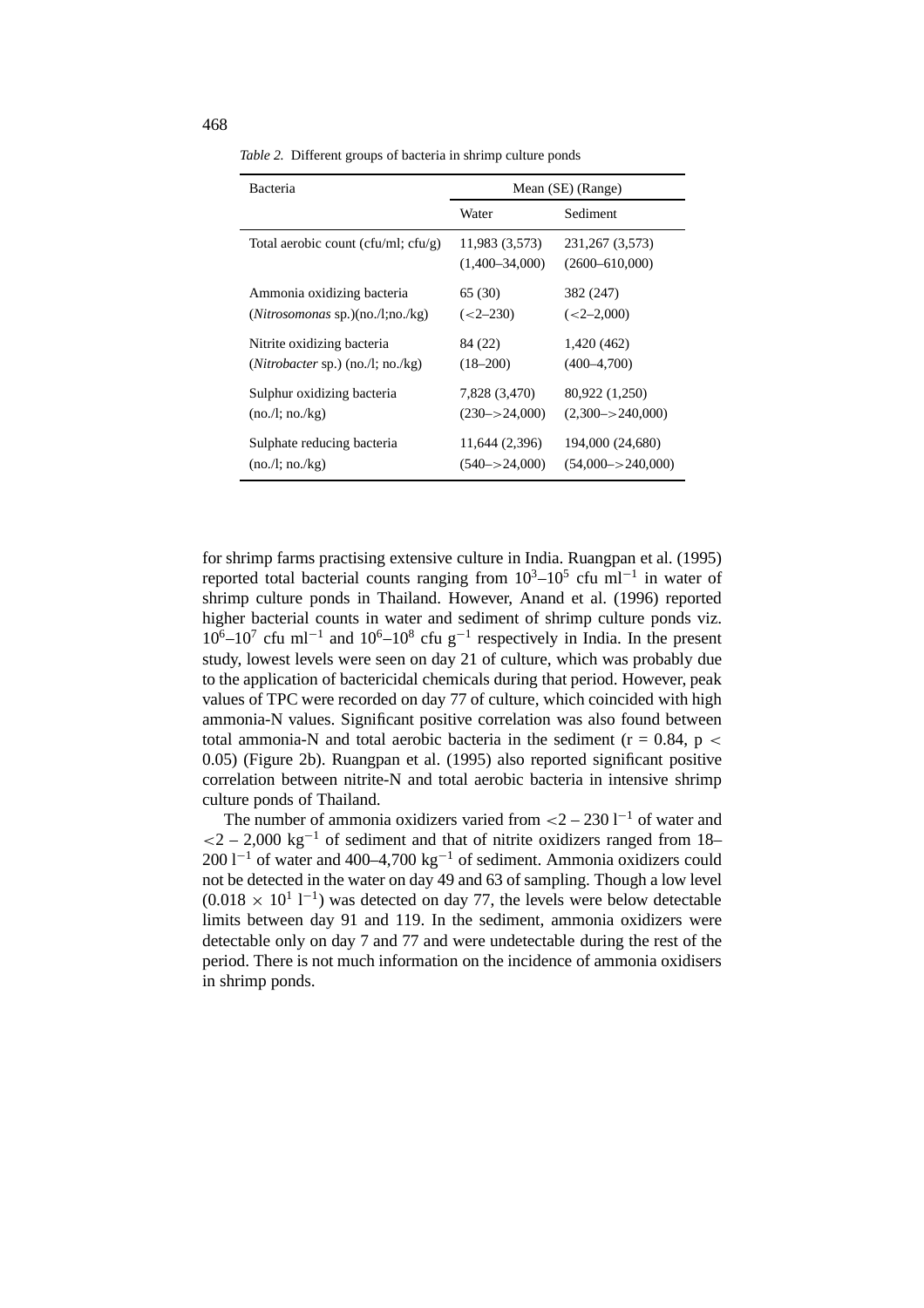

*Figure 2.* (a) Levels of aerobic bacteria in water and sediment from shrimp ponds during the culture period. (b) Graph representing positive correlation between total aerobic count in sediment and total ammonia-N.

Bianchi and Bianchi (1982) reported  $1.0 \times 10^7$  nitrifying bacteria l<sup>-1</sup> of water from a shrimp farm. Joye and Hollibaugh (1995) observed that nitrification rates either get reduced or inhibited when hydrogen sulphide concentration increases in the marine sediment. In the present study, the detection of low number or absence of nitrifying bacteria in shrimp pond could be due to the presence of hydrogen sulphide in water and sediment or due to the effect of water sanitizers and chemicals used (Brown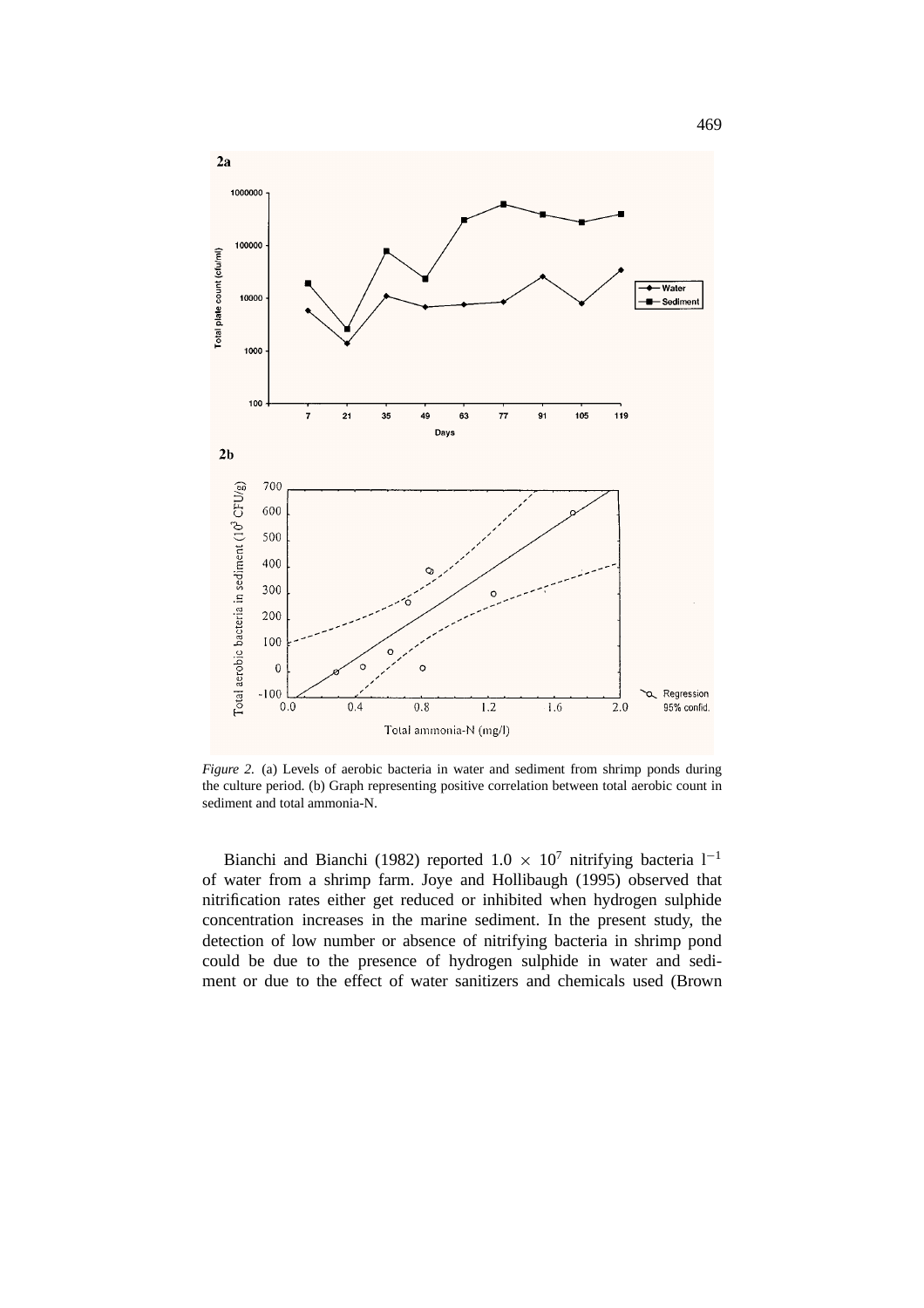and Turner, 1982). A significant positive correlation (p *<* 0.05) was found between ammonia-N concentration and the number of ammonia oxidizers in the sediment  $(r = 0.67)$  and also between nitrite-N and nitrite oxidizers in the sediment ( $r = 0.86$ ). This suggests that the load of nitrifying bacteria in the environment is substrate dependent.

Bacteria involved in the sulphur cycle were present in high numbers throughout the culture period compared to nitrogen cycle bacteria. Levels of sulphur oxidizing bacteria (SOB) ranged from 230 – *>* 24,000 l−<sup>1</sup> in water and  $2,300 - > 240,000 \text{ kg}^{-1}$  of sediment (Table 2). The levels of sulphate reducing bacteria (SRB) ranged from  $5,400 - > 24,000$  l<sup>-1</sup> in water and  $54,000 - > 240,000 \text{ kg}^{-1}$  sediment (Table 2). A significant positive correlation was found between the levels of SOB and ammonia-N levels in water (at  $p < 0.05$ ,  $r = 0.70$ ), between SOB counts and ammonia-N in sediment (p  $\alpha$  < 0.10, r = 0.61), between SOB in water and SOB in sediment (p  $\alpha$  0.05, r  $= 0.963$ ), between SOB in both sediment and water with ammonia oxidizers in sediment ( $p < 0.05$ ,  $r = 0.856$  and 0.935 respectively) and between SOB in sediment and SRB in water ( $p < 0.05$ , and  $r = 0.885$ ).

Information on the levels of SRB in shrimp culture ponds is scanty. The number of SRB recorded in the present study is considerably low compared to SRB count of 20,000 to 130,000 cm<sup>-3</sup> in mud of Limfjord (Jorgensen, 1977a). Suplee and Cotner (1996) reported SRB counts of 9,300–42,000  $\text{cm}^{-3}$  of the sediment in the experimental ponds stocked with penaeid shrimp and fish. Even though SRB are anaerobic in nature, they are recorded in both sediment and water of shrimp farms and this is probably due to the occurrence of reduced microniche in sediment particles suspended in water. In this environment, aerobic heterotrophs consume oxygen, creating anaerobic conditions towards the centre of the particle thus allowing SRB to flourish (Jorgensen, 1977b). The counts of SRB were very high on day 77 of culture. This could be due to the higher availability of organic matter which might be related to excessive feed input leading to wastage during that period of culture. Suplee and Cotner (1996) also observed that the SRB count increased as the culture progressed and they correlated the sulphate reduction with availability of organic matter.

## **Acknowledgements**

The authors thank Professor Mohamed Shariff for critically reviewing the paper and for his suggestions. Kind co-operation of River Bank Aquafarm's manager, Mr. T.K.C. Goudar and their consultant Mr. L.N. Pai in permitting to draw samples periodically and providing the required farm data is gratefully acknowledged. The first author also acknowledges the financial support given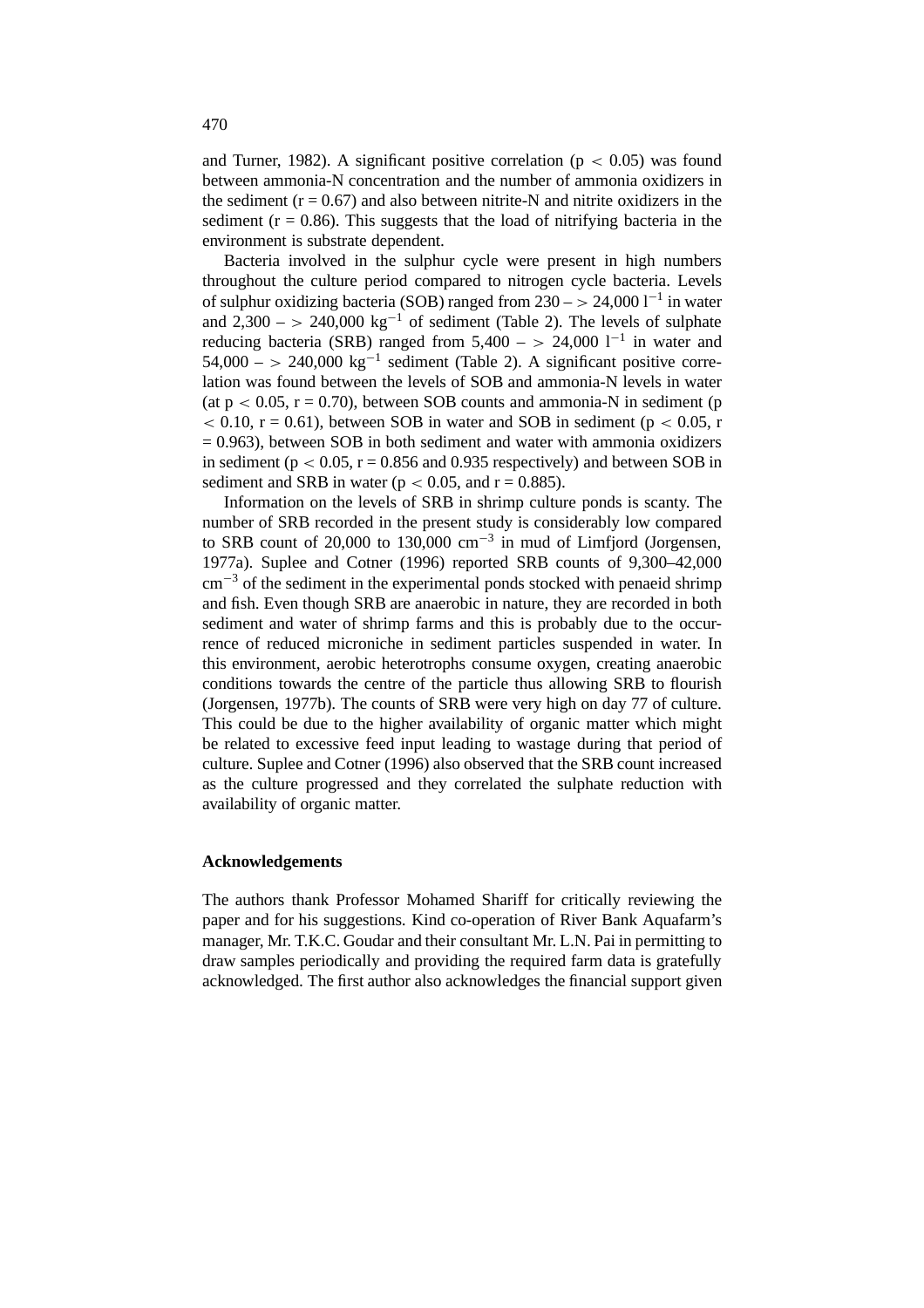by the Indian Council of Agricultural Research, New Delhi for carrying out this work.

## **References**

- Anand, T.P., Edward, J.K.P. and Ayyakannu, K. (1996) Monitoring of a shrimp culture system with special reference to Vibrio and fungi. *Indian Journal of Marine Sciences* **25**, 253–258.
- Anderson, J.M. (1987) Production and decomposition in aquatic ecosystems and implications for aquaculture. In: *ICLARM Conference Proceeding 14, International Center for Living Aquatic Resources Management* (eds. D.J.W. Moriarty and R.S.V. Pullin). Manila, Philippines, pp. 123–145.
- American Public Health Association (1998) *Standard Methods for the Examination of Water and Wastewater*, 18th Edition. American Public Health Association, Washington, pp. 4.103–4.160.
- Avnimelech, Y., Mozes, N., Diab, S. and Kochba, M. (1995) Rates of organic carbon and inorganic nitrogen degradation in intensive fish ponds. *Aquaculture* **134**, 214–216.
- Bianchi, A.J. and Bianchi, A. (1982) Short term variations in bacterial communities concentration and activity in aquaculture ecosystem. In: *Second Symposium in Marine Microbiology*. Deluxieme collegue de mico'obiologie marine, pp. 61–71.
- Bower, C.E. and Turner, P. (1982) Effect of seven chemotherapeutic agents on in closed seawater culture systems. *Aquaculture* **29**, 331–345.
- Boyd, C.E. and Gross, A. (1998) Use of probiotics for improving soil and water quality in aquaculture ponds In: *Advances in Shrimp Biotechnology*. National Centre for Genetic Engineering and Biotechnology, Bangkok, pp. 101–106.
- Briggs, M.R.P. and Funge-Smith, S.J. (1994) A nutrient budget of some intensive marine shrimp ponds in Thailand. *Aquaculture and Fisheries Management* **25**, 789–811.
- Coleman, J.A. and Edwards, P. (1987) Feeding pathways and environmental constraints in waste-fed aquaculture: Balance and Optimisation. In: *ICLARM Conference Proceeding 14, International Center for Living Aquatic Resources Management* (eds. D.J.W. Moriarty and R.S.V. Pullin), Manila, Philippines, pp. 240–279.
- Fletcher (1979) The aquatic environment. In: *Microbial Ecology: A Conceptual Approach* (eds. J.M. Lynch and N.J. Poole). Blackwell Scientific Publication Ltd., Oxford, pp. 92– 114.
- Jorgensen, B.B. (1977a) The sulphur cycle of a coastal marine sediment (Limfjorden, Denmark). *Limnology and Oceanography* **22**, 814–832.
- Jorgensen, B.B. (1977b) Bacterial sulphate reduction within reduced microniches of oxidized marine sediments. *Marine Biology* **41**, 7–17.
- Joye, S.B. and Hollibaugh, J.T. (1995) Influence of sulfide inhibition of nitrification on nitrogen generation in sediments. *Science* **270**(5236), 625–626.
- Lin, C.K. and Muthuwan, V. (1995) Water and nutrient budgets in intensive shrimp culture ponds. *Asian Shrimp News. Asian Shrimp Culture Council* **22**, 1–2.
- Mevel, G. and Chamroux, S. (1981) A study of nitrification in the presence of prawns (*Penaeus japonicus*) in marine closed system. *Aquaculture* **23**, 29–43.
- Moriarty, D.J.W. (1986) Bacterial productivity in ponds used for culture of penaeid prawns, Gelan petals, Malaysia. *Microbial Ecology* **12**, 259–269.
- Moriarty, D.J.W. (1996). Microbial Biotechnology: a key ingredient for sustainable aquaculture. *Info fish International* **4/96**, 29–33.